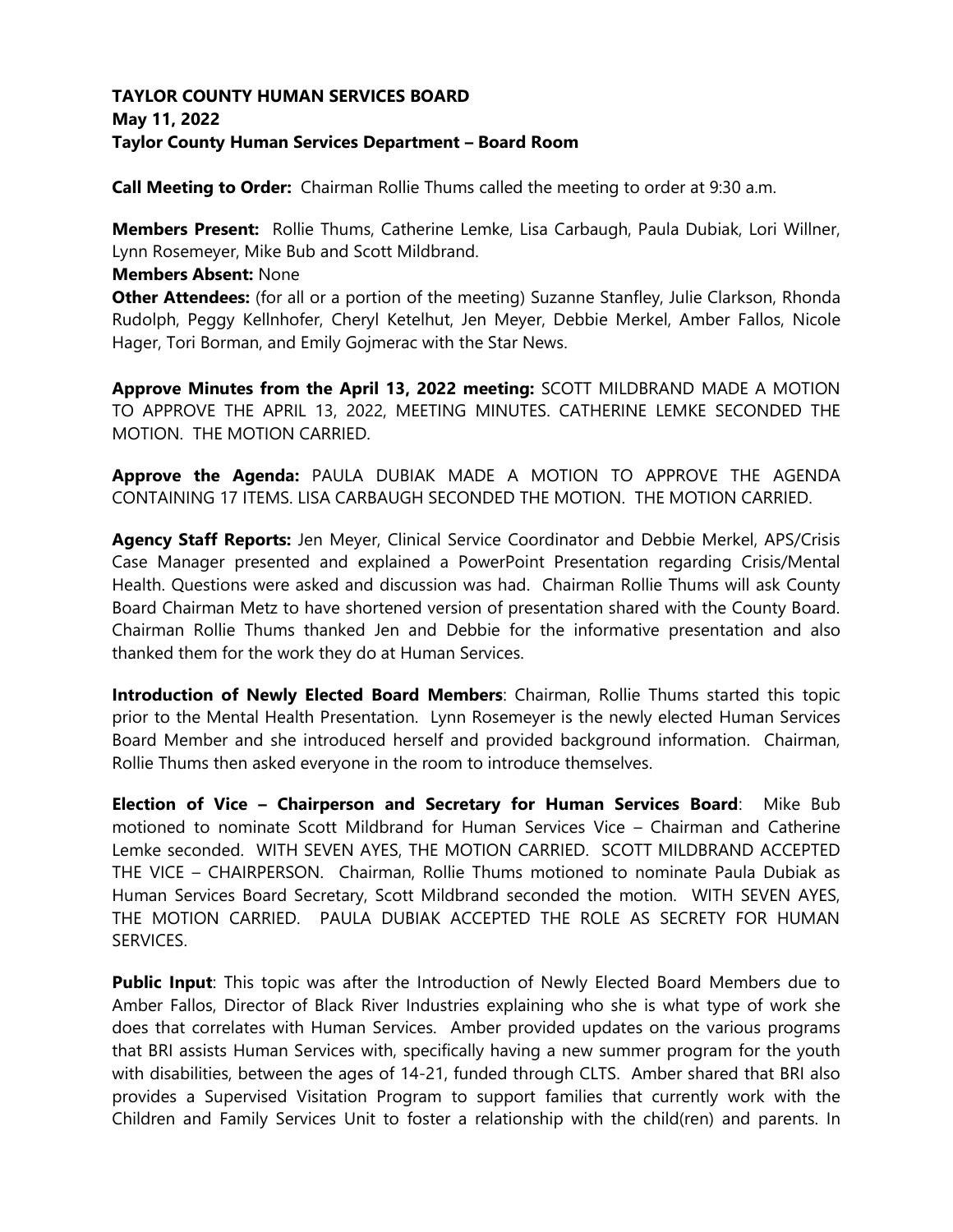addition, she states that BRI provides In-Home Services for the elderly. Per Amber, essentially Black River Industries is here to fill in the gaps for Human Services and the community members.

**Discussion between Board Members and Human Services employees regarding various operational topics. No action will be taken on any of the topics discussed:** Paula Dubiak provided an update to the Committee regarding the ADRC. Questions were asked and discussion was had.

#### **Approve filling vacancy(ies):** None.

**Approve hiring casual, part-time B-3 employee:** Director Ms. Stanfley provided an update about the B-3 position and requested hiring a casual, part-time B-3 employee for about seven weeks with no change to the budget. MIKE BUB MOTIONED TO APPROVE THE HIRING CAUSUAL, PART-TIME B-3 EMPLOYEE, SCOTT MILDBRAND SECONDED. A ROLL CALL WAS TAKEN. THE MOTION CARRIED WITH EIGHT AYES.

**2021 Unaudited Human Services Budget Report by Rhonda Rudolph, Business Manager**: Rhonda Rudolph, Business Manager presented and explained the 2021 Year End Human Services Budget (Unaudited Numbers). In addition, Rhonda referenced the handout 2021 High Expense Overview. Questions were asked and discussion was had.

**Approve New Contracts and addenda:** One contract and four amendments were provided to the Board for approval. Handout distributed: Contracts/Addenda for the May 11, 2022 Human Services Board Meeting. Questions were asked and discussion was had. MIKE BUB MOTIONED TO APPROVE THE MAY CONTRACTS/AMENDMENTS. CATHERINE LEMKE SECONDED THE MOTION. A ROLL CALL VOTE WAS TAKEN. THE MOTION CARRIED WITHS EIGHT AYES.

**Review Remote Work:** Ms. Stanfley presented the April Remote Work Log Spreadsheet for review. Handout(s) distributed: April Remote Work Spreadsheet (included 13 employees). The board reviewed the spreadsheet, and there were no questions regarding this topic.

**Director's Report:** Ms. Stanfley presented the Director's Report. Handout(s) distributed: May 2022 Director's Report, April 2022 Revenue Report, April 2022 Expense Report, Children and Families Services caseload numbers through April 2022, CLTS/CCOP Caseload numbers through March 2022, Adult Protective(APS) caseload numbers through March 2022, Birth to Three Caseload numbers through March 2022, Crisis Caseload numbers through March 2022, CCS Caseload numbers through March 2022, Mental Health Outpatient caseload numbers through March 2022, Mental Health Case Management caseload through March 2022. Ms. Stanfley shared trainings from April and beginning of May which included Suicide and Risk Assessment-Behavioral Health Training Partnership-UW Green Bay. Ms. Stanfley provided an update regarding the grade change for the JDQ for Case Manager-Adult Protective Services (APS)/Crisis position which was approved at the last Finance and Personnel Committee Meeting. In addition, Ms. Stanfley provided an update regarding the Administrative Support/Receptionist Position. The Board was provided an update regarding the new Customer Complaint form/Client Rights and Grievance Resolution Procedures by Ms. Stanfley. Peggy Kellnhofer updated the committee that Governor Evers proclaimed the week of May 1-May 7 as Economic Support Specialists/Case Manager's Week. The consortium provides an average of 29,500 community residents with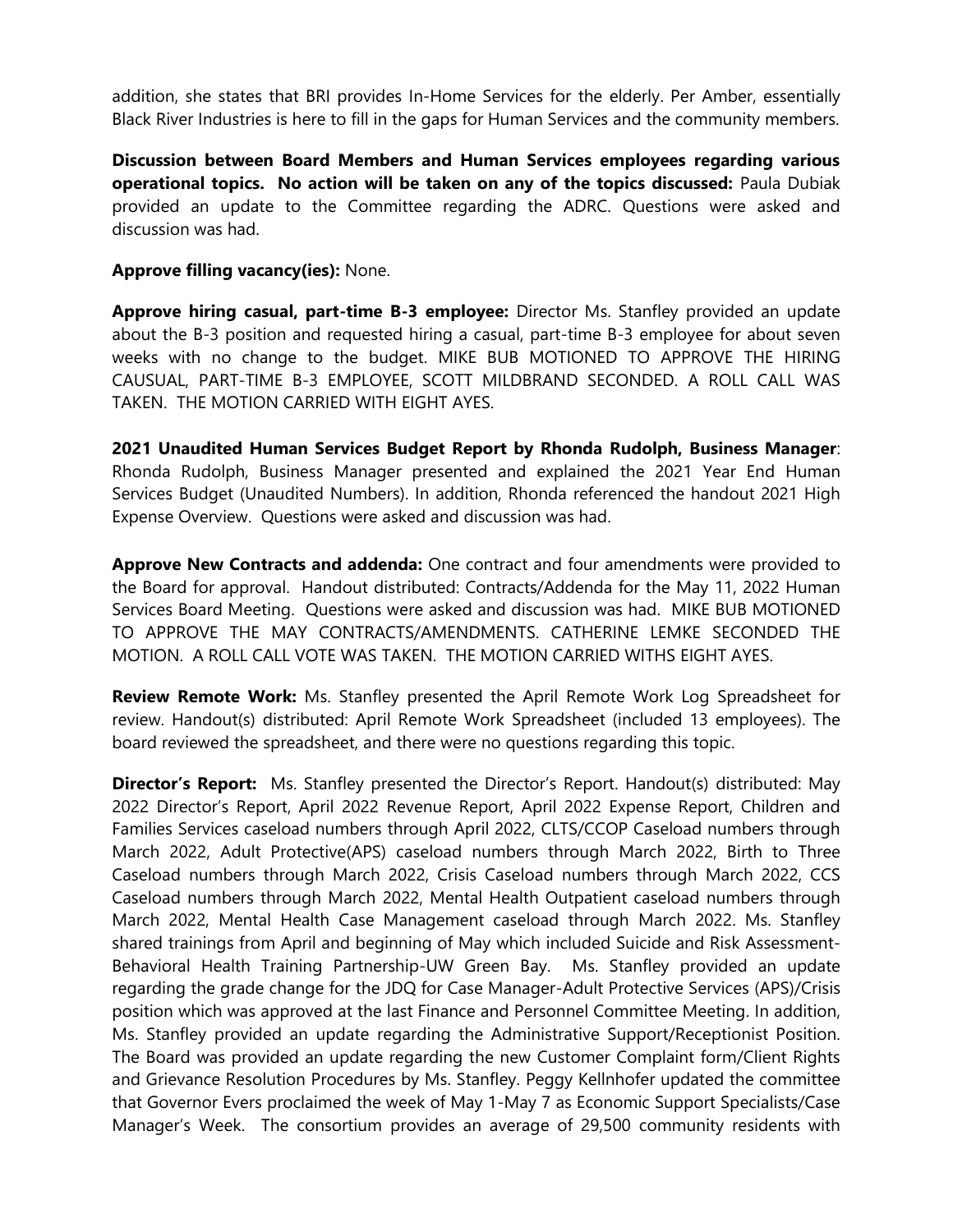FoodShare benefits so they can put food on the table, 35,000 cases Healthcare benefits so they are able to take care of their health care needs, and over 300 cases Childcare assistance so parents are able to work or participate in an approved activity. Julie Clarkson provided an update for Children and Family Services which included information on the Social Worker/Case Manager who was hired will start their onboarding process on May 16, 2022, but the official start date is scheduled for June 1. Jen Meyer reported for Clinical Services Unit and touched base on the Mental Health Presentation that she provided in beginning of the meeting and mentioned that May is Mental Health Awareness. Cheryl Ketelhut provided an update on her unit and stated they started a pilot trial for referrals to complete Mental Health and Substance Abuse Functional Screens. Appointments will be scheduled when the consumer initially calls for the referral. It is hoped this will lead to people following up more and receiving services in a timelier manner. Cheryl reported there are 20 families waiting for services for their children as they are on the CLTS wait list. Rhonda Rudolph, Fiscal Manager gave an update regarding the April Revenue and Expense Reports, which now include Juvenile Intake.

**Closed Session: The Human Services Board will go into Closed Session at approximately 11:00 a.m. pursuant to Section 19.85 (1)©, Wisconsin State Statutes, for the purpose of discussing the Human Services Director's Leave of Absence. A roll call vote will be taken:** At 11:30, MIKE BUB MOTIONED TO GO INTO CLOSED SESSION. SCOTT MILDBRAND SECONDED THE MOTION. ROLL CALL WAS TAKEN. MOTION WAS CARRIED.

**Open Session:** At 12:04 p.m. SCOTT MILDBRAND MOTIONED TO BRING BACK TO OPEN SESSION. LYNN ROSEMEYER SECONDED. ROLL CALL WAS TAKEN. THE MOTION CARRIED. Open session was resumed.

MIKE BUB MOTIONED TO APPROVE DIRECTOR'S MATERNITY LEAVE (6 TO 8 WEEKS) WITH THE OPTION TO WORK PART TIME AS NEEDED THROUGH THIS LEAVE. LYNN ROSEMEYER SECONDED. ROLL CALL WAS TAKEN. THE MOTION CARRIED.

**Set Next Meeting Date:** The next Human Services Board meeting is scheduled for Wednesday, June 15, 2022 at Taylor County Human Services Board Room at 9:30 a.m.

**Adjourn:** A MOTION WAS MADE BY LISA CARBAUGH TO ADJOURN. PAULA DUBIAK SECONDED THE MOTION. THE MOTION CARRIED. The meeting adjourned at 12:09 p.m.

Handouts distributed: May Meeting Agenda; Draft April 13th, 2022 HS Board Meeting Minutes; May Contract/amendments sheet; April Remote Work Log spreadsheet; May 2022 Director's Report, April 2022 Revenue Report, April 2022 Expense Report, Children and Families Services caseload numbers through April, CLTS/CCOP Caseload numbers through March 2022, Adult Protective(APS) caseload numbers through March 2022, Birth to Three Caseload numbers through March 2022, Crisis Caseload numbers through March 2022, CCS Caseload numbers through March 2022, Mental Health Outpatient caseload numbers through March 2022, Mental Health Case Management caseload through March 2022. 2021 Unaudited Budget, 2021 High Expense Overview, Economic Support Specialists and Case Manager's Week Proclamation

Respectfully submitted: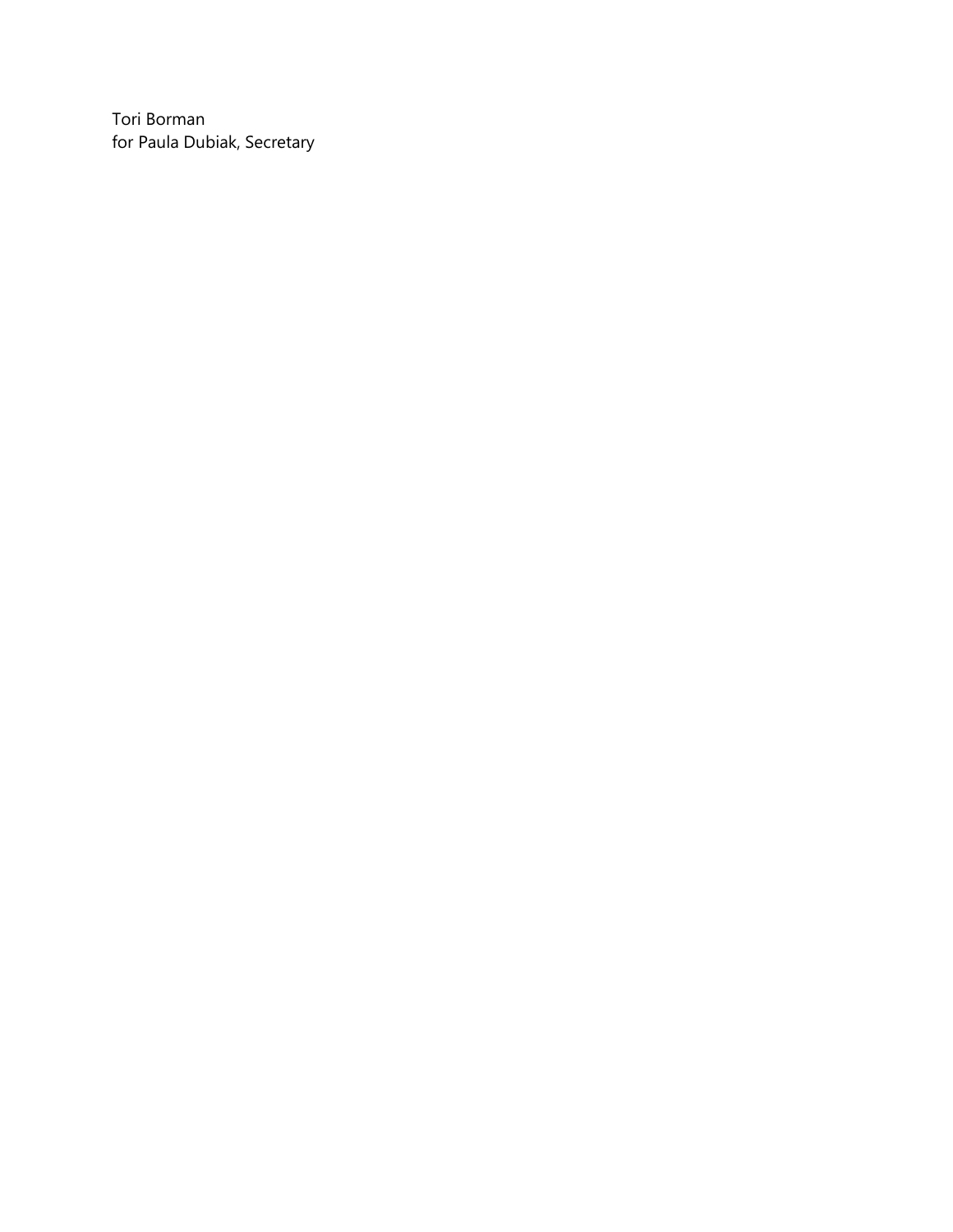# **TAYLOR COUNTY HUMAN SERVICES BOARD April 13, 2022 Taylor County Human Services Department – Board Room**

**Call Meeting to Order:** Vice Chairman Scott Mildbrand called the meeting to order at 9:30 a.m.

**Members Present:** Rollie Thums (arrived late), Catherine Lemke, Lisa Carbaugh, Paula Dubiak, Lori Willner, Earl Hinkel, and Scott Mildbrand in person.

#### **Members Absent:** Mike Bub

**Other Attendees:** (for all or a portion of the meeting) Suzanne Stanfley, Julie Clarkson, Rhonda Rudolph, Peggy Kellnhofer, Cheryl Ketelhut, Jen Meyer, Tammy Schreiber and Tori Borman in person.

**Approve Minutes from the March 9, 2022 meeting:** EARL HINKEL MADE A MOTION TO APPROVE THE MARCH 9, 2022, MEETING MINUTES. CATHERINE LEMKE SECONDED THE MOTION. THE MOTION CARRIED.

**Approve the Agenda:** PAULA DUBIAK MADE A MOTION TO APPROVE THE AGENDA CONTAINING 12 ITEMS. LISA CARBAUGH SECONDED THE MOTION. THE MOTION CARRIED.

**Agency Staff Reports:** Tammy Schreiber, Foster Care/Kinship Coordinator presented to the Board regarding Foster Care and need Foster Care in Taylor County. During the presentation, Tammy explained the process of how individuals or families can become Foster Parents. Tammy also shared current statistics for Taylor County and the number of current Foster Homes that are available. Questions were asked and discussion was had. Vice Chairman Scott Mildbrand thanked Tammy for the informative presentation and also thanked her for the work she does at Human Services.

**Discussion between Board Members and Human Services employees regarding various operational topics. No action will be taken on any of the topics discussed:** Paula Dubiak provided an update to the Committee regarding the ADRC. Questions were asked and discussion was had.

**Approve filling vacancy(ies):** Administrative Support/Receptionist: Director, Ms. Stanfley reported the open position and asked for approval to fill the position. EARL HINKEL MOTIONED TO APPROVE THE FILLING OF ADMINISTRATIVE SUPPORT/RECEPTIONIST. CATHERINE SECOND THE MOTION. THE MOTION CARRIED WITH SIX AYES.

**Approval of the Ordinance to Repeal Section 13.13, General Relief Program, Human Services, Taylor County:** Ms. Stanfley provided the Ordinance to Repeal Section 13.13-General Relief Program to the Board. County Repeal approval is needed as the General Relief Program is in County Code under 13.13-Human Services-General Relief. Ms. Stanfley explained that Wisconsin Department of Health Services repealed State Statute authorizing program in July of 2009, therefore Taylor County is not mandated to provide this program. Taylor County Human Services has another County Levey Funded Line that could assist with items that the General Relief Fund assisted with in the past (Discretionary Funds). The last time General Relief was used was January of 2021. EARL HINKEL MOTIONED THE APPROVAL OF THE ORDINANCE TO REPEAL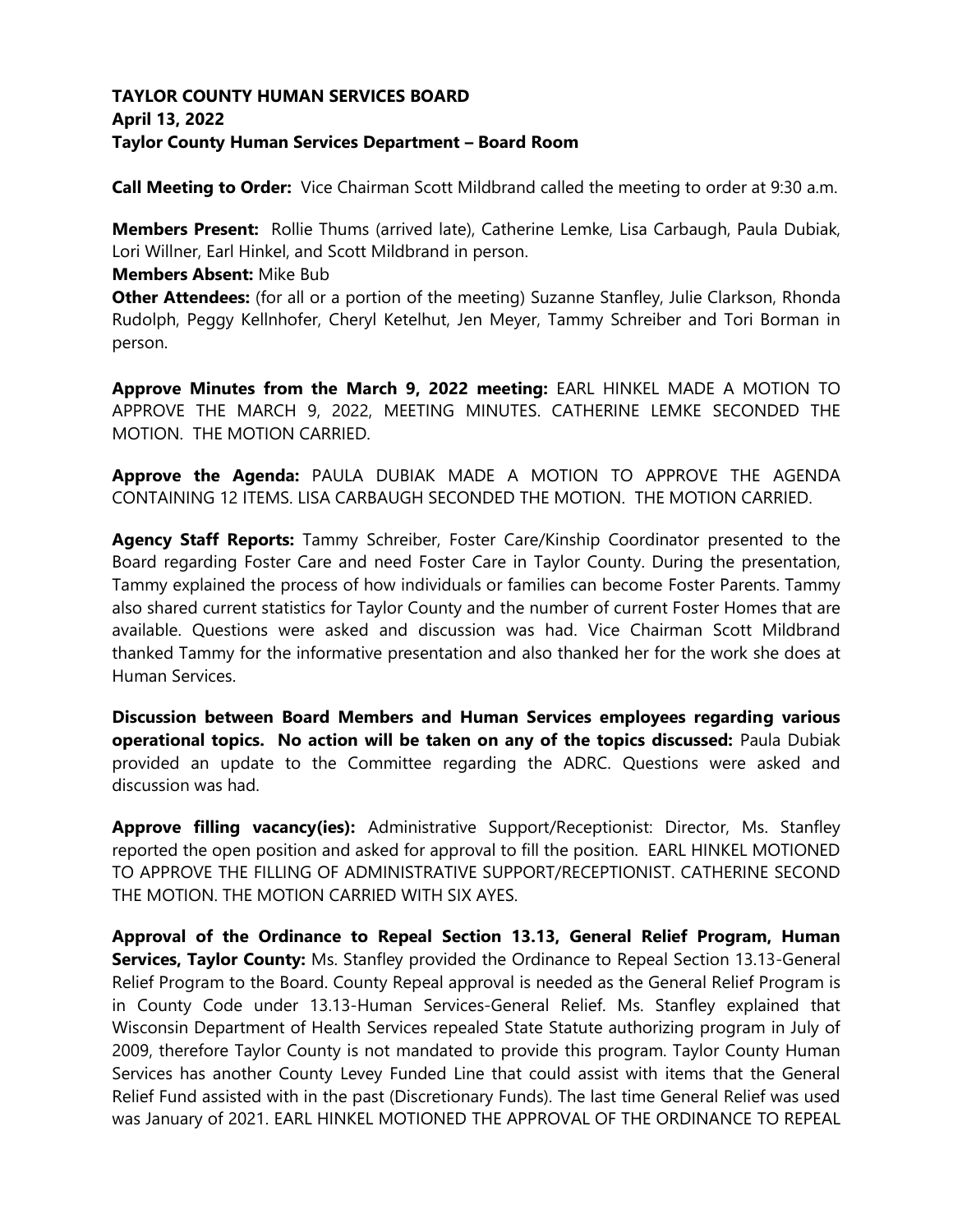SECTION 13.13, GENERAL RELIEF PROGRAM, HUMAN SERVICES, TAYLOR COUNTY. LISA CARBAUGH SECONDED THE MOTION. THE MOTION CARREID WITH SIX AYES.

**Approve New Contracts and addenda:** Four contracts and two amendments were provided to the Board for approval. Handout distributed: Contracts/Addenda for the April 13, 2022 Human Services Board Meeting. Discussion was had and questions were asked. LISA CARBAUGH MOTIONED TO APPROVE THE MARCH CONTRACTS/AMENDMENTS. PAULA DUBIAK SECONDED THE MOTION. A ROLL CALL VOTE WAS TAKEN. THE MOTION CARRIED WITHS SIX AYES.

**Review Remote Work:** Ms. Stanfley presented the March Remote Work Spreadsheet for review. Handout(s) distributed: March Remote Work Spreadsheet (included 12 employees). The board reviewed the spreadsheet, questions were asked, and discussion was had.

**Director's Report:** Ms. Stanfley presented the Director's Report. Handout(s) distributed: April 2022 Director's Report, March 2022 Revenue Report, March 2022 Expense Report, Children and Families Services caseload numbers through March, CLTS/CCOP Caseload numbers through February 2022, Adult Protective(APS) caseload numbers through February 2022, Birth to Three Caseload numbers through February 2022, Crisis Caseload numbers through February 2022, CCS Caseload numbers through February 2022, Mental Health Outpatient caseload numbers through February 2022, Mental Health Case Management caseload through February 2022. Ms. Stanfley shared Director Trainings from March which included CPS Access and DHS/DCF New Director Orientation. Ms. Stanfley provided the Board with some handouts from the New Director Orientation which included an Overview of County Health and Human Serves Mandates/Finances and a Summary of Revenue Sources. Ms. Stanfley shared the updated Taylor County Human Services Department Brochure. Ms. Stanfley reported on the process of the JDQ for the Case Manager-Adult Protective Services (APS)/Crisis position and indicated that the new JDQ's were moved forward for review to Carlson Dettmann Consulting. Ms. Stanfley additionally provided an update regarding the Substance Abuse Block Grant. Questions were asked and discussion was had. Peggy Kellnhofer updated the committee that the May 2022 renewals for Health Care and Caretake Supplement were postponed by DHS. Julie Clarkson provided an update for Children and Family Services which included announcing that the Unit has hired a Social Worker/Case Manager who will start on May 16, 2022. In addition, Julie reported on caseloads which included eight placements in one week. Jen Meyer reported for Clinical Services Unit and relayed that the Certified Substance Abuse Counselor will be starting on Monday, April 18, 2022. Jen Meyer also provided an update regarding the Mental Health Case Manager leave of absence and the plan that will come with that. In addition, Jen Meyer provided a brief update regarding placement statuses and the process for stepping down placements. Cheryl Ketelhut, CCS Coordinator provided an update on her unit and touched base where the CLTS and CCS caseload numbers are including the waitlists. In addition, she spoke about the family leave for the Birth to Three Coordinator and what it will look like for caseload for the mandated program. Rhonda Rudolph, Fiscal Manager spoke about the project she currently is working on with CLA. In addition, she explained the handouts for Expense and Revenue reports, no significant changes and, will provide more accurate numbers for budget for 2021 next Board Meeting. The Social Committee continues to create activities to spread cheer and positivity.

**Set Next Meeting Date:** The next Human Services Board meeting is scheduled for Wednesday, May 11th, 2022 at Taylor County Human Services Board Room at 9:30 a.m.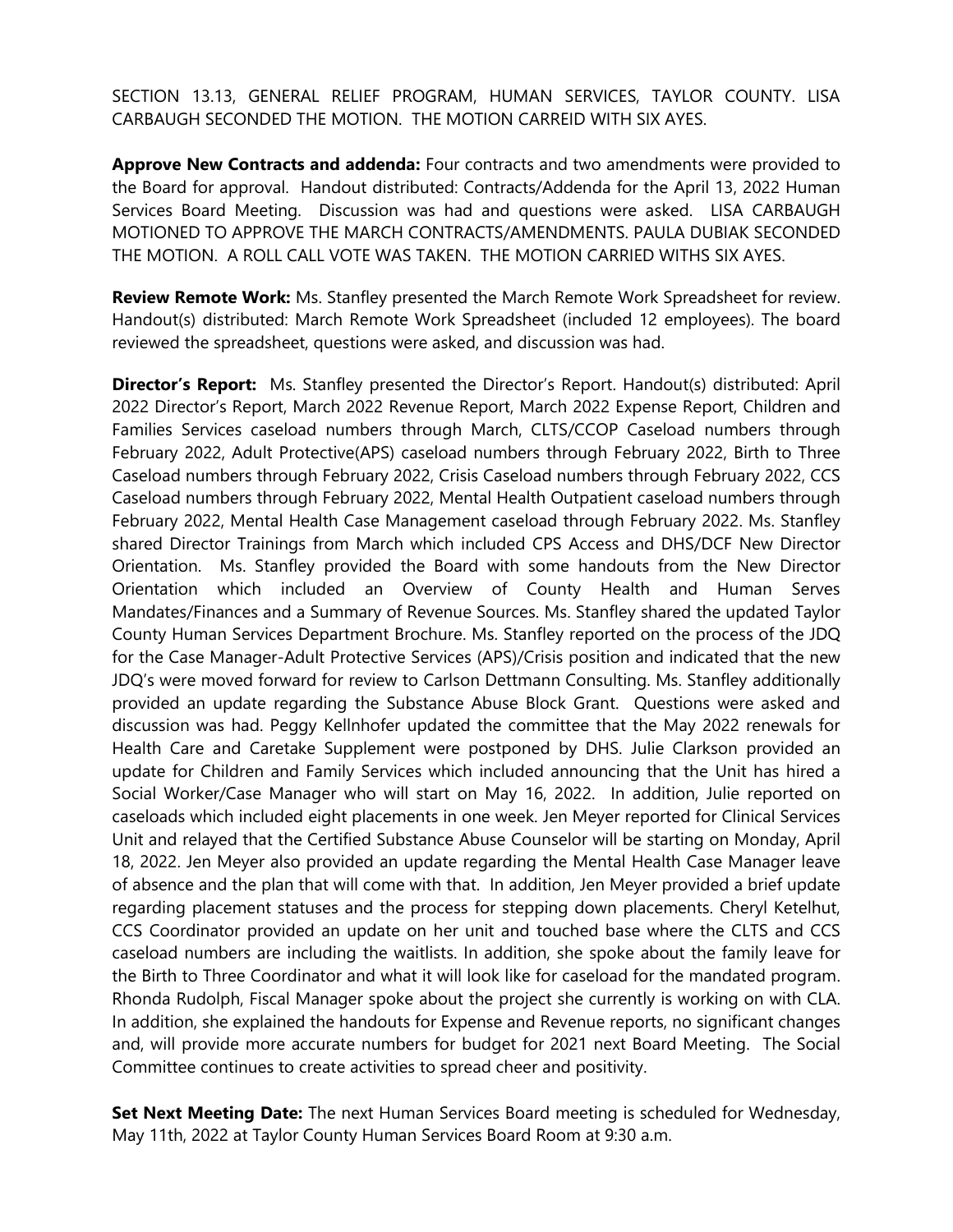**Adjourn:** A MOTION WAS MADE BY LISA CARBAUGH TO ADJOURN. CATHERINE LEMKE SECONDED THE MOTION. THE MOTION CARRIED. The meeting adjourned at 10:35 a.m.

Handouts distributed: April Meeting Agenda; Draft March 9th, 2022, HS Board Meeting Minutes; April Contract/amendments sheet; March Remote Work Log spreadsheet; March 2022 Director's Report, March 2022 Revenue Report, March 2022 Expense Report, Children and Families Services caseload numbers through March, CLTS/CCOP Caseload numbers through February 2022, Adult Protective(APS) caseload numbers through February 2022, Birth to Three Caseload numbers through February 2022, Crisis Caseload numbers through February 2022, CCS Caseload numbers through February 2022, Mental Health Outpatient caseload numbers through February 2022, Mental Health Case Management caseload through February 2022. TCHSD Agency Brochure, handouts from Ms. Stanfley Director trainings.

Respectfully submitted: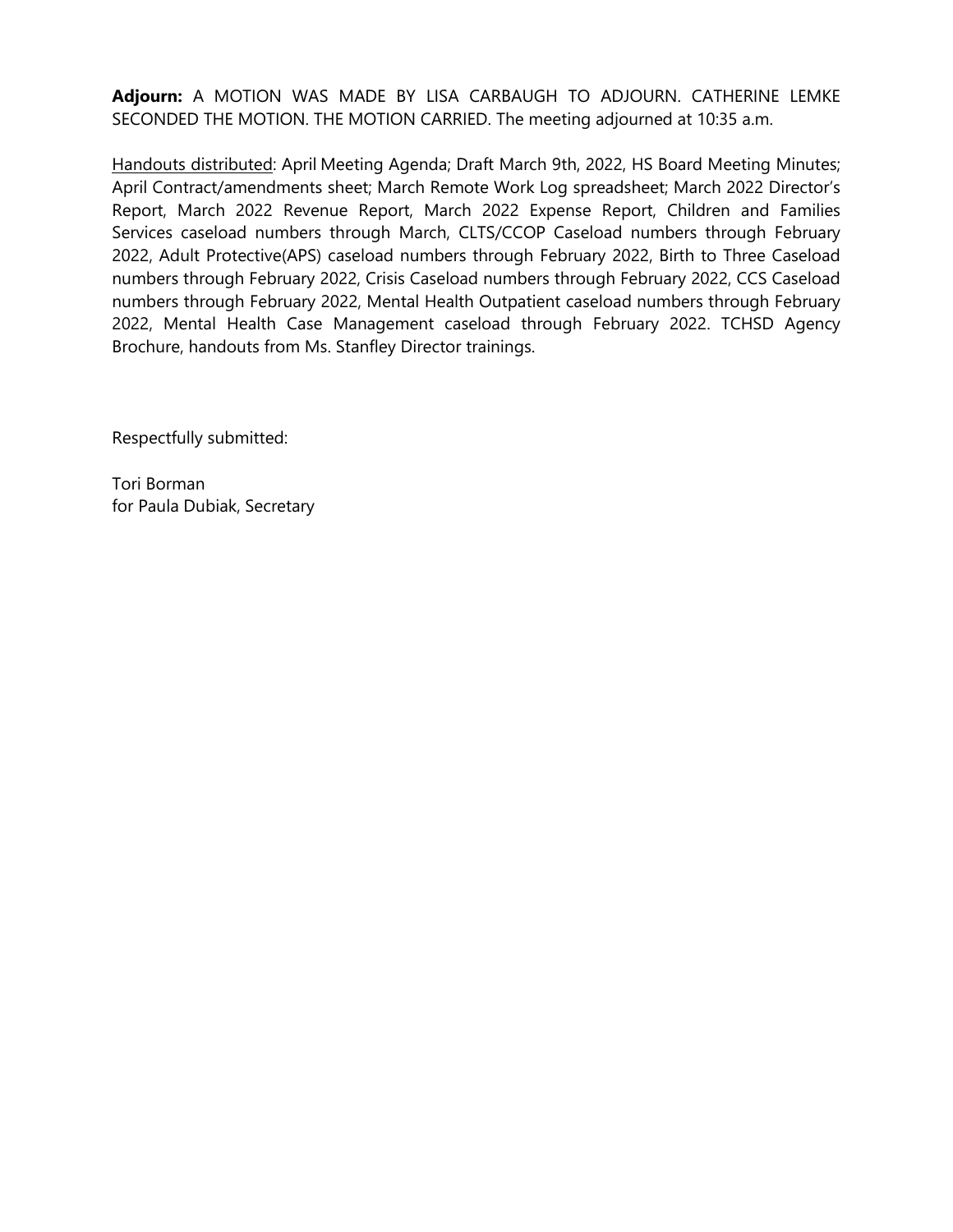# **TAYLOR COUNTY HUMAN SERVICES BOARD March 9, 2022 Taylor County Human Services Department – Board Room**

**Call Meeting to Order:** Chairman Rollie Thums called the meeting to order at 9:29 a.m.

**Members Present:** Rollie Thums, Catherine Lemke, Lisa Carbaugh, Paula Dubiak, Lori Willner, Earl Hinkel, and Mike Bub in person.

**Members Absent:** Scott Mildbrand

**Other Attendees:** (for all or a portion of the meeting) Suzanne Stanfley, Julie Clarkson, Rhonda Rudolph, Peggy Kellnhofer, Cheryl Ketelhut, Jen Meyer, and Tori Borman in person.

**Approve Minutes from the February 9, 2022 meeting:** MIKE BUB MADE A MOTION TO APPROVE THE FEBRUARY 9, 2022, MEETING MINUTES. EARL HINKEL SECONDED THE MOTION. THE MOTION CARRIED.

**Approve the Agenda:** CATHERINE LEMKE MADE A MOTION TO APPROVE THE AGENDA CONTAINING 13 ITEMS. EARL HINKEL SECONDED THE MOTION. THE MOTION CARRIED.

**Agency Staff Reports:** Jen Meyer, Clinical Supervisor provided an overall report regarding the Clinical Services Unit and expressed appreciation of the position that was added for a combined case worker for APS and Crisis as that remains busy. Jen reported with excitement that the unit remains to stay caught up on notes. Additionally, it was noted that AODA Counselor position was reposted with a closing date of Friday, March 18, 2022. Chairman, Rollie Thums, thanked Jen for her time and the work she does at Human Services.

**Public Input:** None.

**Discussion between Board Members and Human Services employees regarding various operational topics. No action will be taken on any of the topics discussed:** Paula Dubiak provided an update to the Committee regarding the ADRC. Questions were asked and discussion was had.

**Approve resolution expressing appreciation to Laura Holmes for many years of service to Taylor County:** Chairman, Rollie Thums stated this resolution, and the other resolution can be approved together by Board members. Resolution was read to the Board for Laura Holmes who began employment at Taylor County Human Services on December 10, 2007. Laura Holmes spent the next 14 years assisting and providing support to numerous children and families as the Birth to Three Coordinator and as a CLTS Case Manager up until her retirement which was February 4, 2022.

**Approve resolution expressing appreciation to Liza Daleiden for her many years of service to Taylor County**: Resolution was read to the Board for Liza Daleiden who became an employee for Taylor County Human Services on January 29, 1999. In the 32 years that Liza was a dedicated employee she worked in various programs, providing her skills and knowledge to all consumers she encountered. At the time of her retirement on February 1, 2022, she was the Director of Taylor County Human Services. EARL HINKEL MOTIONED TO APPROVE RESOLUTION FOR LAURA HOLMES AND LIZA DALEIDEN. PAULA DUBIAK SECONDED. MOTION CARRIED. Will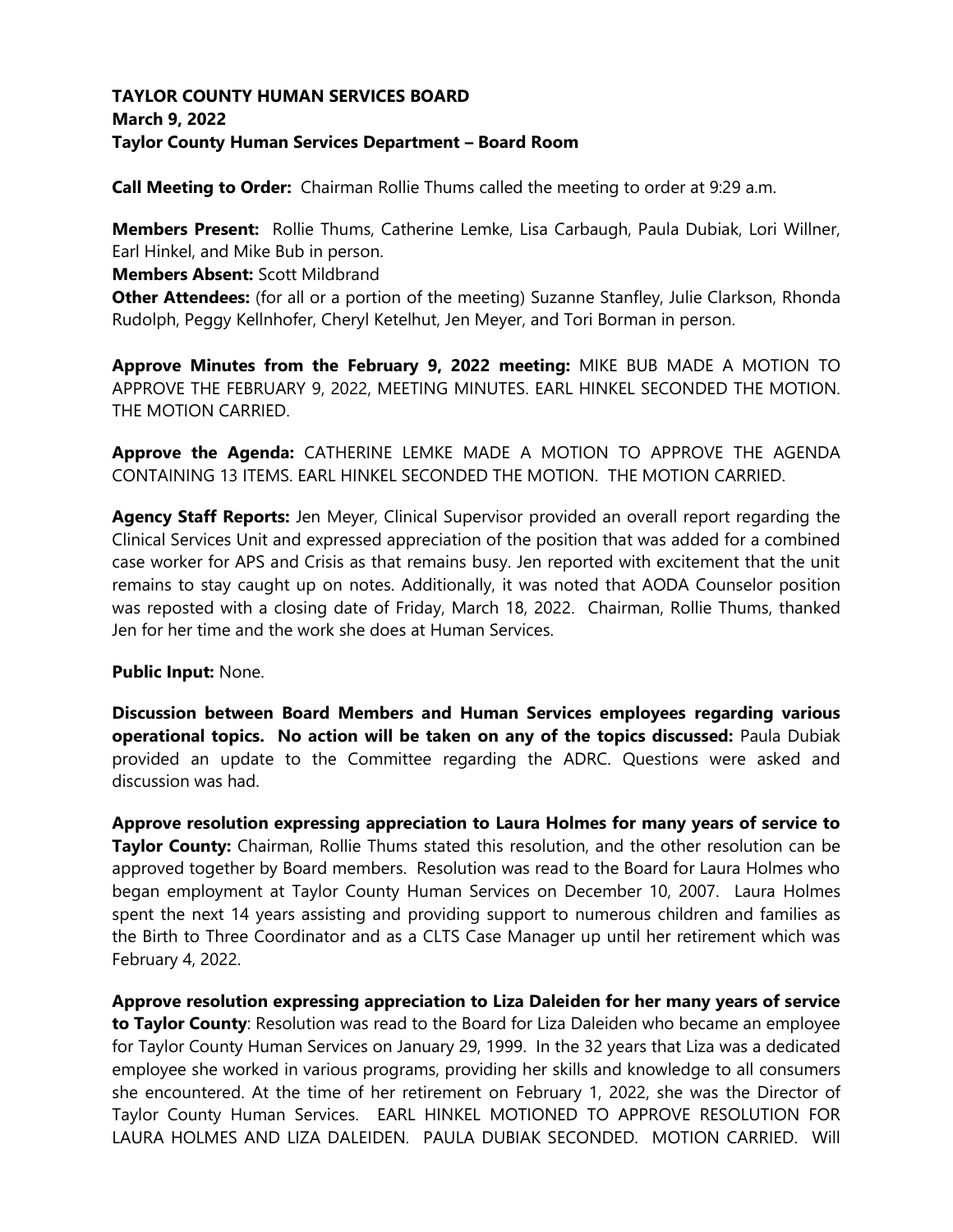need to resign at next meeting due to a change.

### **Approve filling vacancy(ies):** None.

**Approve New Contracts and addenda:** Three contracts and two amendments were provided to the Board for approval. Handout distributed: Contracts/Addenda for the March 9, 2022 Human Services Board Meeting. Discussion was had and questions were answered. PAULA DUBIAK MOTIONED TO APPROVE THE MARCH CONTRACTS/AMENDMENTS. LISA CARBAUGH SECONDED THE MOTION. A ROLL CALL VOTE WAS TAKEN. THE MOTION CARRIED WITHS SEVEN AYES.

**Review Remote Work:** Ms. Stanfley presented the February Remote Work Logs for review. Handout(s) distributed: February Remote Work Log Forms (13 employees). The board reviewed the logs, questions were asked, and discussion was had.

### **Approve Director's Expense Summary**: None.

**Director's Report:** Ms. Stanfley presented the Director's Report. Handout(s) distributed: March 2022 Director's Report, February 2022 Revenue Report, February 2022 Expense Report, Children and Families Services caseload numbers through February, CLTS/CCOP Caseload numbers through January 2022, Adult Protective(APS) caseload numbers through January 2022, Birth to Three Caseload numbers through January 2022, Crisis Caseload numbers through January 2022, CCS Caseload numbers through January 2022, Mental Health Outpatient caseload numbers through January 2022, Mental Health Case Management caseload through January 2022. Ms. Stanfley reported that the Management Team will be honoring Social Workers for Social Worker Appreciation Month which is in March. Ms. Stanfley explained the training that she participated in with some other supervisors, knowing that Taylor County Human Services is responsible for Emergency planning, and how to better adapt to ensure all consumers, including special needs populations are provided for. It was reported that the State Statute governing the General Relief Program was repealed, effective July 1, 2009. Ms. Stanfley indicted that a county repeal will need to be completed as currently this program is in the Human Services Chapter 13 County Code. The County Clerk will be working on a repeal for approval at the April meeting. Ms. Stanfley provided an update to the Board regarding Birth to Three Job Description, Personnel Committee tabled the Job Description, that was approved by Human Service Board on January 27, 2022. Questions were asked and discussion was had. Ms. Stanfley additionally reported the JDQ for the Case Manager-APS/Crisis position needs to be completed since job description created/updated and approved on 7/14/2021. Peggy Kellnhofer reported the Economic Assistance Unit hired a new worker for Taylor County and will begin employment on March 21, 2022. Relays this employee will be starting the new training process and will take about 3 months to be on their own. Julie Clarkson reports for Children and Family Services, including the current open position in the unit and interviews will be scheduled soon. Julie Clarkson relayed that she is on a committee for Youth Homelessness. In Taylor County, it is reported there are 12 that are homeless or at a risk of being homeless that have aged out of Foster Care. The Youth Homeless Committee is tasked to assist in addressing and serving youth homelessness throughout the State. Jen Meyer reported for Clinical Services and relayed the AODA Counselor position was reposted and there was high interest, hoping to be fully staffed soon. Jen asked about the Crisis Program/Mental Health Presentation, and Board agreed to put this on our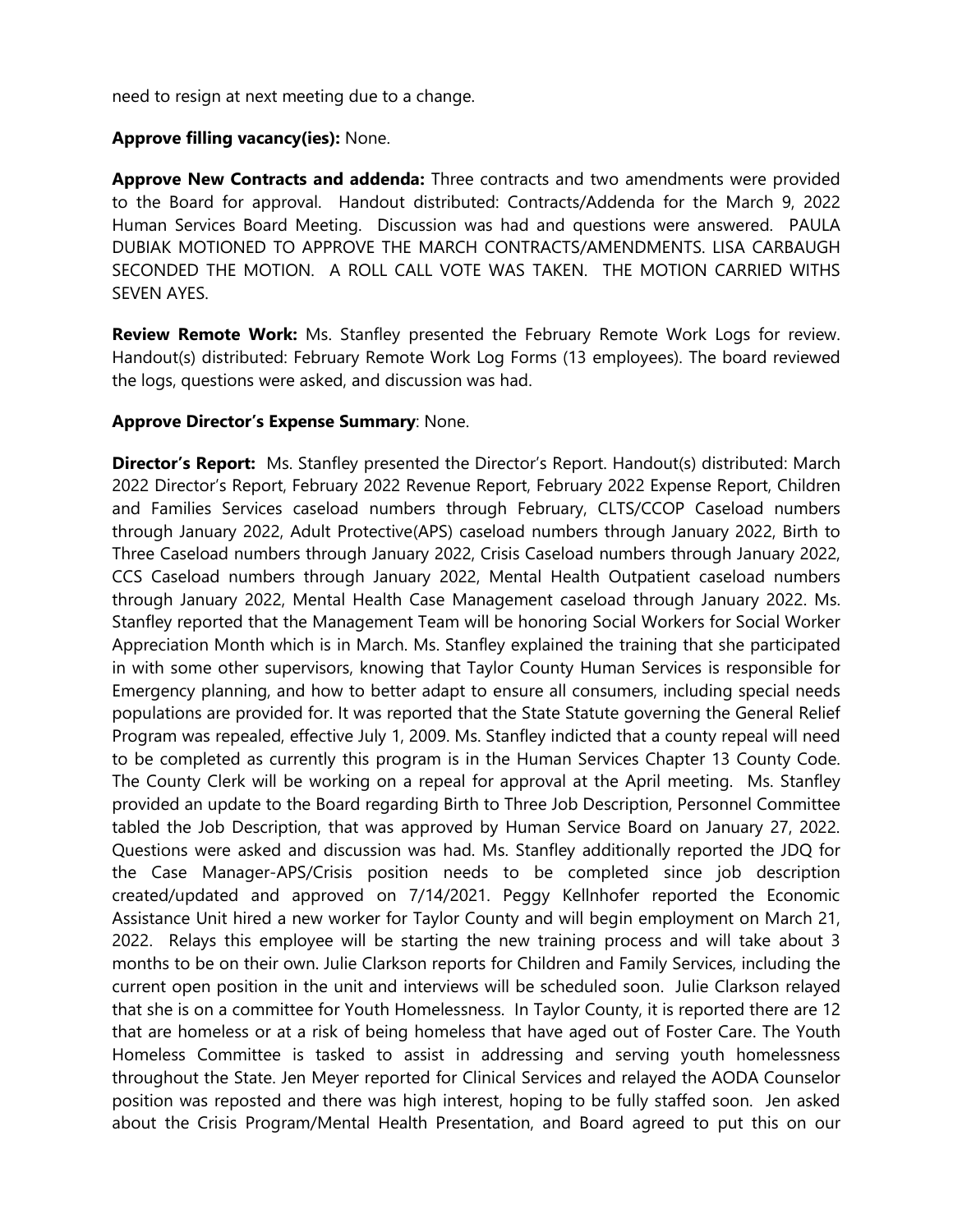agenda for May. This will be completed to provide some education on this topic. Cheryl Ketelhut, CCS Coordinator reports regarding her unit and touched base where the CLTS caseload numbers are including the waitlist. Rhonda Rudolph, Fiscal Manager did relay to the Board the billing CLTS for Functional Screens is possible if enrollment occurs timely (90 days) and with the wait list as it stands, we cannot bill for that time as children are on the wait list too long. She further explained that the CLTS Case Management Rate includes the cost of the offices needed for the program, which makes it a fully funded State Program. Cheryl Ketelhut reported a family leave that will be happening for Birth to 3 staff, trying to find a process for coverage as this is a mandated program as well. Rhonda Rudolph, Fiscal Manager explained the handouts for Expense and Revenue reports, no significant changes and will close out 2021 Budget by the end of March, will provide the updated information next Board Meeting. The Social Committee continues to create activities to spread cheer and positivity.

**Set Next Meeting Date:** The next Human Services Board meeting is scheduled for Wednesday, April 13th, 2022 at Taylor County Human Services Board Room at 9:30 a.m.

**Adjourn:** A MOTION WAS MADE BY MIKE BUB TO ADJOURN. LISA CARBAUGH SECONDED THE MOTION. THE MOTION CARRIED. The meeting adjourned at 10:48 a.m.

Handouts distributed: March Meeting Agenda; Draft February 9th, 2022, HS Board Meeting Minutes; Director Report, March Contract/amendments sheet; February Remote Work Log Sheets; February 2022 Director's Report, February 2022 Revenue Report, February 2022 Expense Report, Children and Families Services caseload numbers through February, CLTS/CCOP Caseload numbers through January 2022, Adult Protective(APS) caseload numbers through January 2022, Birth to Three Caseload numbers through January 2022, Crisis Caseload numbers through January 2022, CCS Caseload numbers through January 2022, Mental Health Outpatient caseload numbers through January 2022, Mental Health Case Management caseload through January 2022.

Respectfully submitted: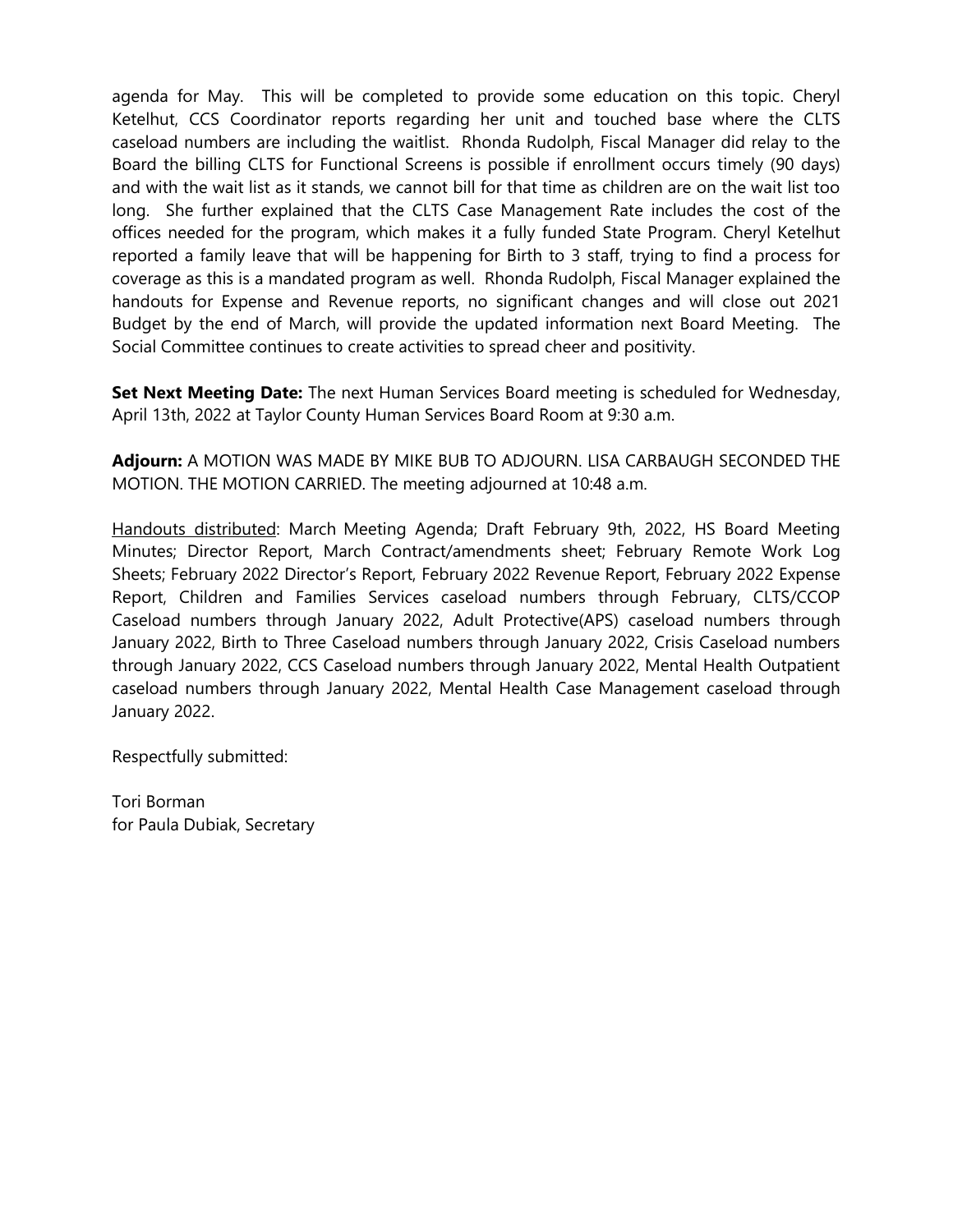# **TAYLOR COUNTY HUMAN SERVICES BOARD February 9, 2022 Taylor County Education Center – Rooms 101A & 101B**

**Call Meeting to Order:** Chairman Rollie Thums called the meeting to order at 9:31 a.m.

**Members Present:** Rollie Thums, Catherine Lemke, Lisa Carbaugh, Paula Dubiak, Lori Willner, Earl Hinkel, and Mike Bub in person. Scott Mildbrand via zoom.

### **Members Absent:**

**Other Attendees:** (for all or a portion of the meeting) Suzanne Stanfley, Rhonda Rudolph, Peggy Kellnhofer, Cheryl Ketelhut, Jen Meyer, Larry Brandl, Jacob Borman, Tori Borman, and Emily Gojmerac, Star News in person.

**Approve Minutes from the January 27, 2022 meeting:** MIKE BUB MADE A MOTION TO APPROVE THE JANUARY 27, 2022, MEETING MINUTES. EARL HINKEL SECONDED THE MOTION. THE MOTION CARRIED.

**Approve the Agenda:** PAULA DUBIAK MADE A MOTION TO APPROVE THE AGENDA CONTAINING 15 ITEMS. CATHERINE LEMKE SECONDED THE MOTION. THE MOTION CARRIED.

**Agency Staff Reports:** Jacob Borman, CST Coordinator spoke about his current caseload and how the consumers are dually enrolled in various programs, such as CST, CCS, and CLTS. Jacob did explain the referral process to the Board with all he has to complete during the enrollment, case management and protocol of the various programs with all the different requirements. It was noted, though, that dually enrolled consumers have the benefit of ensuring they are getting all their needs met. Questions were asked and discussion was had. Chairman, Rollie Thums, thanked Jacob for his time and the work he does at Human Services.

### **Public Input:** None.

**Discussion between Board Members and Human Services employees regarding various operational topics. No action will be taken on any of the topics discussed:** Paula Dubiak provided information regarding the ADRC and the decision was made to keep Forest and Taylor County together for another year. Paula also provided that ADRC has appointed an Interim Director from Forest County for 20 hours a week. In addition, she spoke regarding the official decision to keep ADRC and COA combined, rather than bringing program to Human Services. Questions were asked and discussion was had.

**Approve filling vacancy(ies): Children and Family Ongoing/Youth Justice Social Worker (Case Manager):** The Agency recently had an employee relocate to another position within the Agency to create this open position in Children and Family Services. MIKE BUB MOTIONED TO APPROVE CHILDREN AND FAMILY ONGOING/YOUTH JUSTICE SOCIAL WORKER. EARL HINKEL SECONDED THE MOTION. THE MOTION CARRIED WITH SEVEN AYES.

**Approve Children and Family Ongoing/Youth Justice Social Worker (Case Manager) Job Description:** Ms. Stanfley presented an updated job description for the Children and Family Ongoing/Youth Justice Social Worker (Case Manager). The CFS Department is responsible for Child and Abuse Neglect Reporting Line and Juvenile Intake that was previously completed by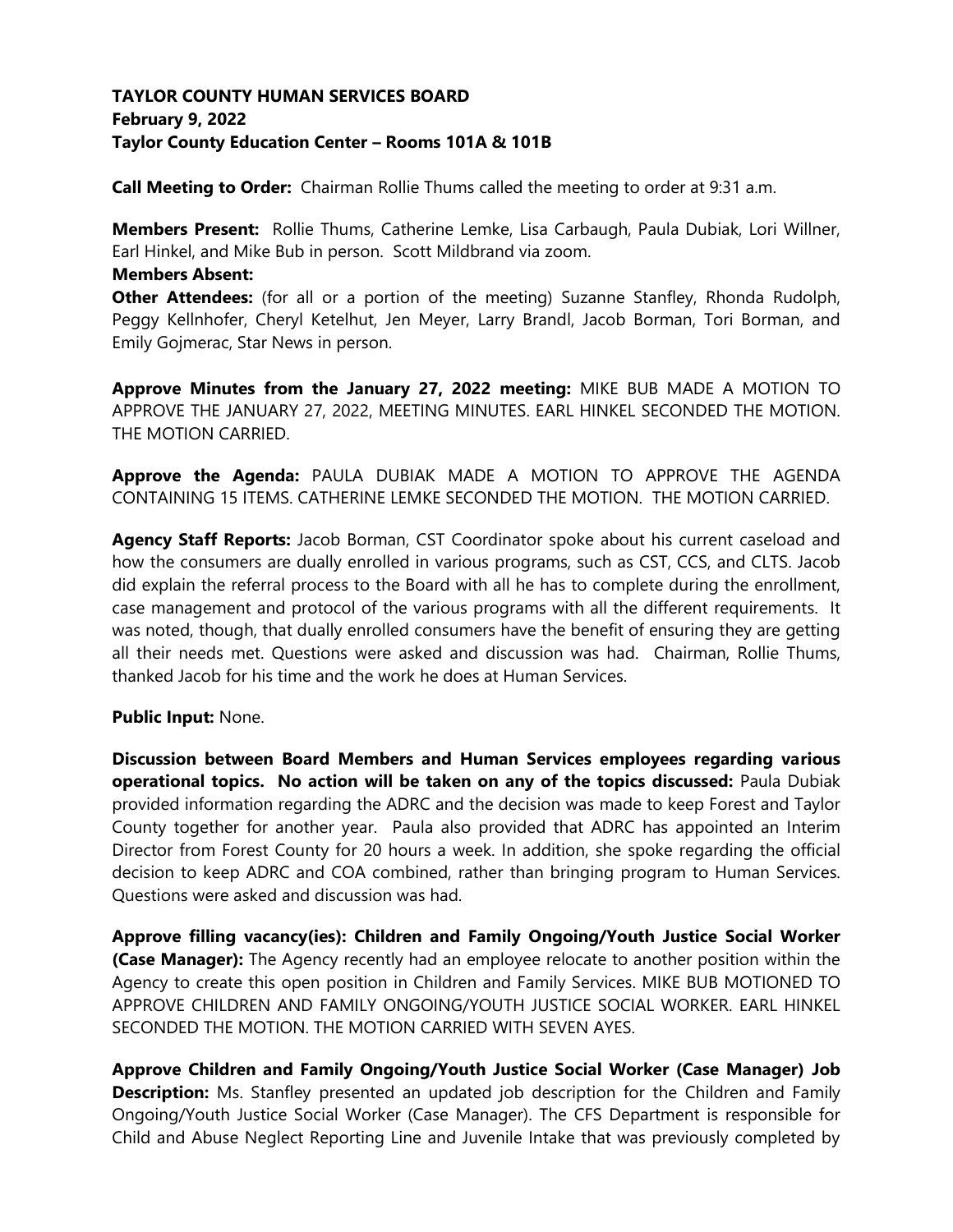the Court; therefore, the Job Description was updated to reflect the change in the Essentials Duties and Responsibilities. Questions were asked and discussion was held. EARL HINKEL MOTIONED TO APPROVE THE JOB DESCRIPTION FOR THE CHILDREN AND FAMILY ONGOING/YOUTH JUSTICE SOCIAL WORKER (CASE MANAGER). LISA CARBAUGH SECONDED THE MOTION. THE MOTION CARRIED WITH SEVEN AYES.

**Approve CliftonLarsonAllen LLP Engagement Letter:** Rhonda Rudolph, Fiscal Manager explained this process with hiring Clifton method on allocating cost and general ledger by program to maximize the Agency's revenue from the state. In addition, Rhonda reports it will be approximately \$5,000 to \$8,000 project. Ms. Stanfley reports to start this project by April and complete in a week. Questions were asked and discussion was had. Chairman, Rollie Thums requested an update on this method during the May meeting. MIKE BUB MOTIONED TO APPROVE, not to exceed \$10,000. CATHERINE LEMKE SECONDED THE MOTION. ROLL CALL VOTE WAS TAKEN. THE MOTION CARRIED WITH SEVEN AYES.

**Approve New Contracts and addenda:** One new contract and two contract amendments were brought to the board for approval. Handout distributed: Contracts/Addenda for the February 9, 2022 Human Services Board Meeting. Discussion was had and questions were answered. EARL HINKEL MOTIONED TO APPROVE THE FEBRUARY CONTRACTS/AMENDMENTS. LISA CARBAUGH SECONDED THE MOTION. A ROLL CALL VOTE WAS TAKEN. THE MOTION CARRIED WITH SEVEN AYES.

**Review Remote Work:** Ms. Stanfley presented the January Remote Work Logs for review. Handout(s) distributed: January Remote Work Log Forms (17 employees). The board reviewed the logs, questions were asked, and discussion was had.

**Approve Director's Expense Summary**: None. Ms. Stanfley requested that this topic be put only on twice a year. Chairman, Rollie Thums approved. It will be placed on future agendas.

**Director's Report:** Ms. Stanfley presented the Director's Report. Handout(s) distributed: February 2022 Director's Report, January 2022 General Relief Report, January 2022 Revenue Report, January 2022 Expense Report, 2021 Contract Summary, and an Agency flow chart to explain departments, caseloads and State suggested caseloads. Board Reviewed and supervisors thoroughly explained their units and what the suggested requirements for caseloads should be. Ms. Stanfley reported for Children and Family Services, and explained that the unit remains consistent, including methamphetamine drugs are reported to be a cause with reports being screened in. Jen Meyer reported Clinical Services remains busy with an uptake in opioids use, in addition, an uptake in Residential Treatment Facilities. Crisis and APS continue to grow and don't seem to be slowing down at this time. Cheryl Ketelhut, CCS Coordinator reports regarding her unit and the barriers of having a CCS Provider and explained that if they have a therapist at Aspirus, they can't be enrolled into CCS. In addition, training aspect is not ideal. Peggy Kellnhofer reported on Economic Assistance and relays the position has been closed February 1 and will be starting the process with the applications. Peggy Kellnhofer reported on Economic Assistance and indicated that the posting for the open position closed on February 1, with interviews still needing to be scheduled. Peggy shared information on the DHS-COVID-19 Emergency "Unwinding" Partner Toolkit, which will help keep members informed as the anticipation of the emergency order ending in 2022. When the emergency order ends, the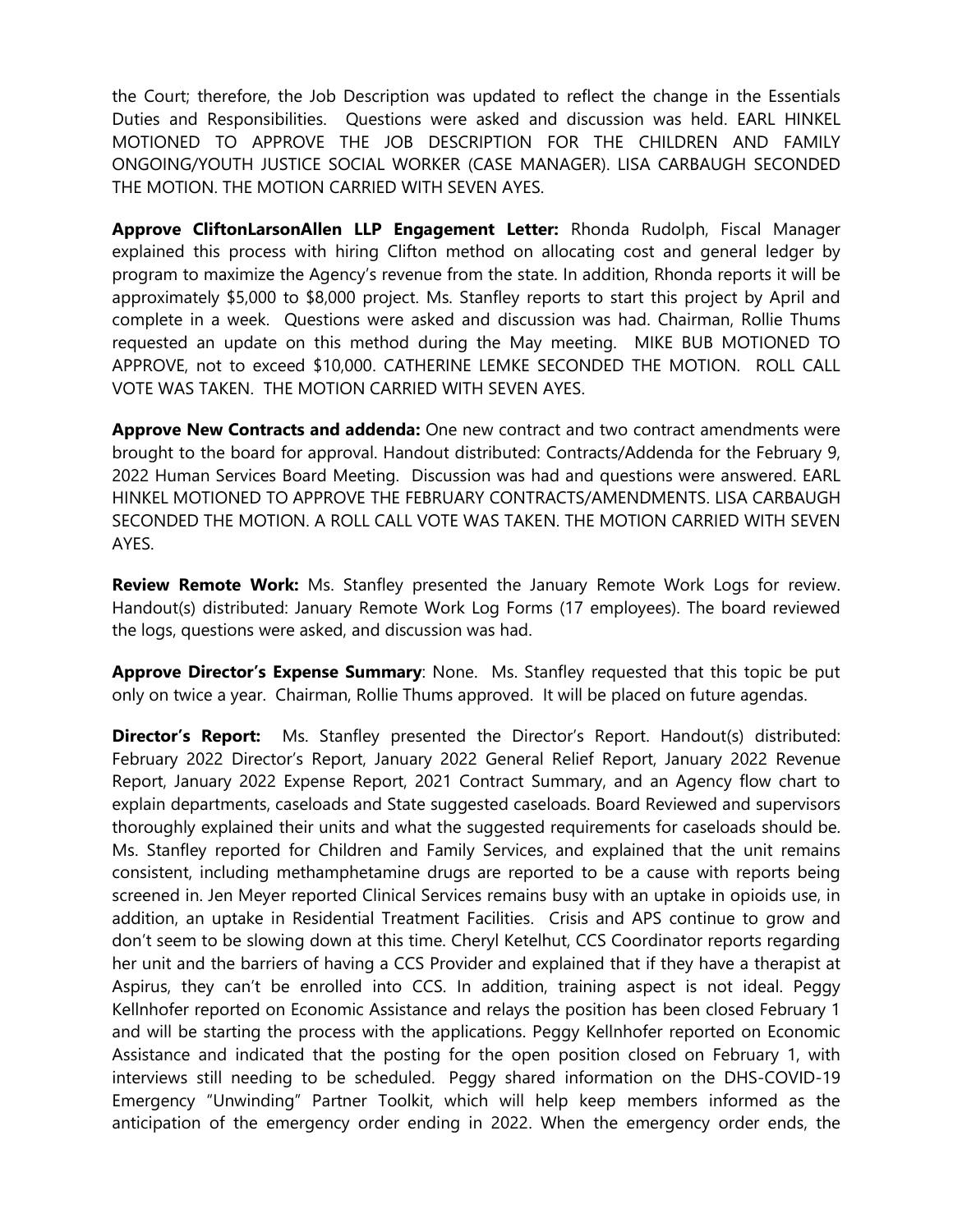special rules during COVID-19 will go away and the renewal process will resume that was in place before COVID-19. Peggy indicated that call volumes will significantly rise during this time and staff will need to be trained on the former processes. Rhonda Rudolph, Fiscal Manager spoke regarding 2021 Contract Summary that was suggested at the previous Board Meeting to see what is spent and how much the Agency contracts. The Social Committee continues to create activities to spread cheer and positivity.

**Set Next Meeting Date:** The next Human Services Board meeting is scheduled for Wednesday, March 9th, 2022 at Taylor County Human Services Board Room at 9:30 a.m.

**Adjourn:** A MOTION WAS MADE BY MIKE BUB TO ADJOURN. CATHERINE LEMKE SECONDED THE MOTION. THE MOTION CARRIED. The meeting adjourned at 11:15 a.m.

Handouts distributed: February Meeting Agenda; Drafted January 27<sup>th</sup>, 2022, HS Board Meeting Minutes; Social Worker/Case Manager (CFS) Job Description, CliftonLarsonAllen LLP Engagement Letter, February Contract/amendments sheet; January Remote Work Log Sheets; February 2022 Director's Report, January 2022 General Relief Report, January 2022 Revenue Report, January 2022 Expense Report, Agency Flow Chart for Children and Families, CCS, CLTS, B-3, and Clinical Services, and 2021 Contract Summary

Respectfully submitted: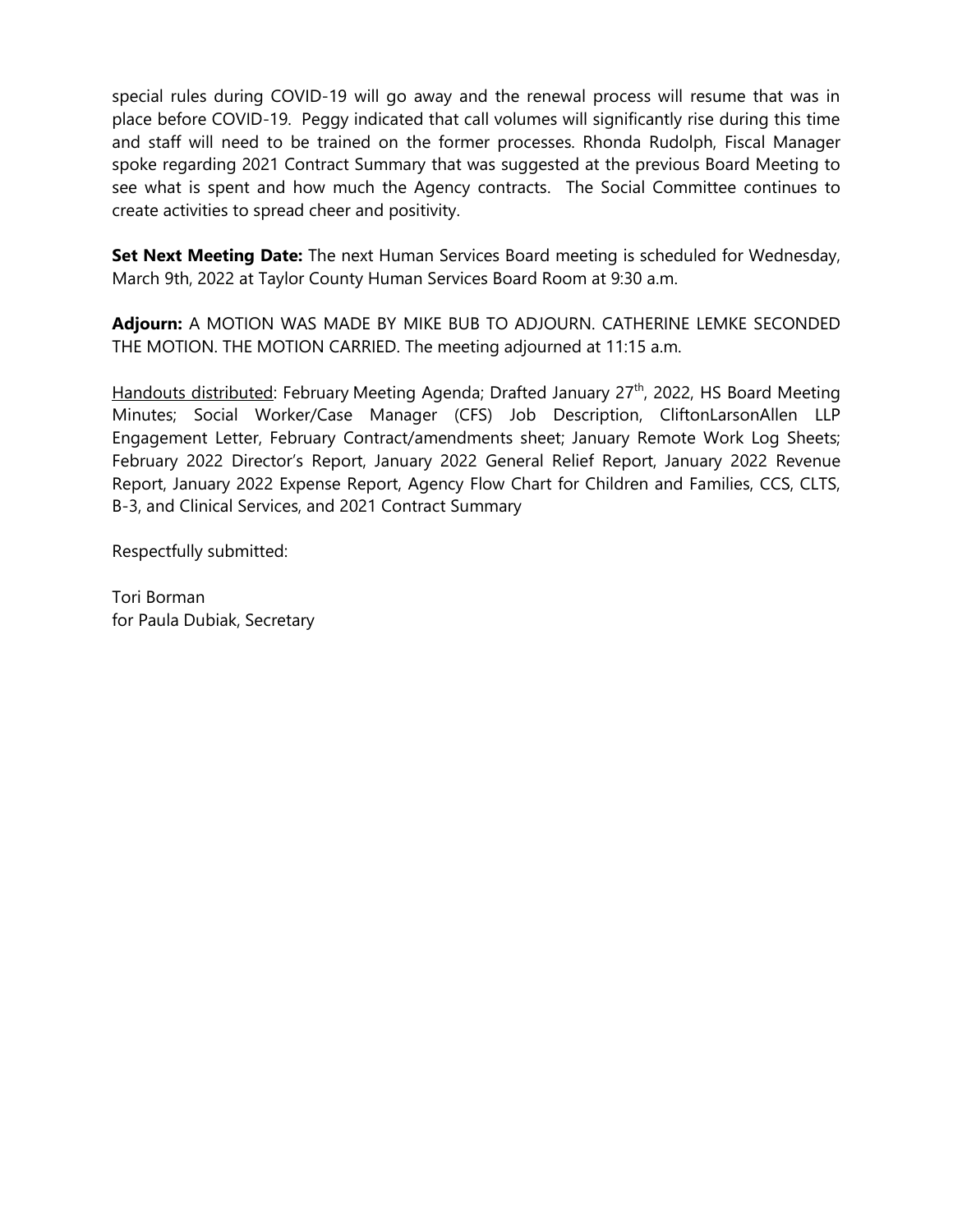# **TAYLOR COUNTY HUMAN SERVICES BOARD January 27, 2022 Courthouse – 3 rd Floor County Board Room**

**Call Meeting to Order:** Chairman Rollie Thums called the meeting to order at 9:32 a.m.

**Members Present:** Rollie Thums, Catherine Lemke, Lisa Carbaugh, Scott Mildbrand, Earl Hinkel, and Mike Bub in person. Paula Dubiak via zoom.

**Members Absent:** Lori Willner

**Other Attendees:** (for all or a portion of the meeting) Liza Daleiden, Suzanne Stanfley, Julie Clarkson, Rhonda Rudolph, Cheryl Ketelhut, Kim Drolshagen, Tori Borman, Jenn Arndt, and Emily Gojmerac, Star News in person. Jen Meyer and Laura Holmes via zoom.

**Approve Minutes from the December 8, 2021, meeting:** EARL HINKEL MADE A MOTION TO APPROVE THE DECEMBER 8, 2021, MEETING MINUTES. MIKE BUB SECONDED THE MOTION. THE MOTION CARRIED.

**Approve Minutes from the December 13, 2021, closed session meeting:** CATHERINE LEMKE MADE A MOTION TO APPROVE THE DECEMBER 13, 2021, CLOSED MEETING MINUTES. EARL HINKEL SECONDED THE MOTION. THE MOTION CARRIED.

**Approve the Agenda:** LISA CARBAUGH MADE A MOTION TO APPROVE THE AGENDA CONTAINING 18 ITEMS. SCOTT MILDBRAND SECONDED THE MOTION. THE MOTION CARRIED.

**Agency Staff Reports:** Kim Drolshagen, Economic Support Specialist spoke about a positive story on how she helped a caller on the EBD (Elderly, Blind, Disabled) caseload feel more relaxed regarding the programs she is enrolled in. Kim relayed that the caller noted that she was happy there are programs that can assist the lower income individuals. Chairman, Rollie Thums, thanked Kim for her time and the work she does at Human Services.

### **Public Input:** None.

**Discussion between Board Members and Human Services employees regarding various operational topics. No action will be taken on any of the topics discussed:** Catherine Lemke provided information regarding the ADRC and stated that there are a couple of possibilities with combining with COA or appointing an interim Director. In addition, she spoke about Forest and Taylor County, potentially separating and being individual stand-alone ADRC counties with not sharing time and employees between both counties. Next meeting for the ADRC is Monday, January 31, 2022. Questions were asked and discussion was had.

**Approve CLTS Support and Services Coordinator Job Description:** Board Members reported that typically the position is requested first, however, Cheryl Ketelhut, CCS Coordinator provided information regarding this program and why this stand-alone job description is needed. It was explained by Ms. Daleiden that currently, they have been able to manage with having caseloads with multiple programs, but there is an increased caseload of CLTS enrollments and the CLTS waitlist having 10-11 children on it, the State is requesting to add them to a caseload. This is a State mandated program and this position is needed to be able to take on all the cases that are currently enrolled and remove children from the waitlist, per State. Questions were asked and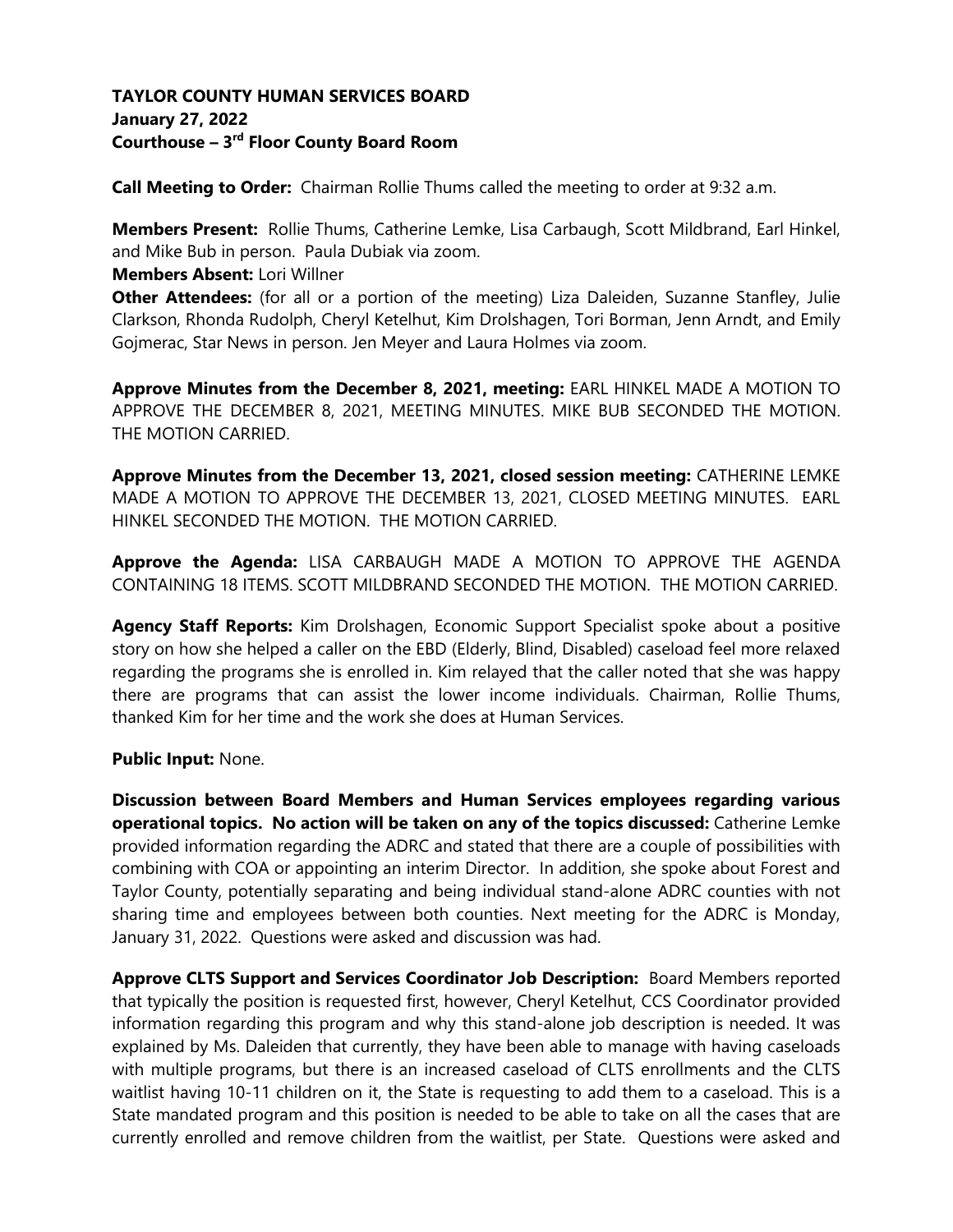discussion was had.

**Approve CLTS Support and Services Coordinator Position:** Cheryl Ketelhut reports CLTS is a State mandated program in which enrollment has been increasing with 10-11 children on the waitlist. The funding for the clients is fully provided by the State, meaning the County does not have to budget for this particular program. Currently, Taylor County has 40 children enrolled in the program with a 10-11 child waitlist, which is not meeting the state's requirements. Cheryl Ketelhut reports that staff is currently able to manage due to the Pandemic and not being able to do the face-to-face contacts or travel associated with such. Cheryl Ketelhut provided an email from Department of Health Services along with a packet of why numbers are increasing. Questions were asked and discussion was had. MIKE BUB MOTIONED TO APPROVE THE CLTS POSITION, in contingent on state funding. LISA CARBAUGH SECONDED THE MOTION. A ROLL CALL WAS TAKEN; WITH 3 YES AND 4 NO. Will return to the agenda for February meeting.

**Approve Birth to Three Coordinator Job Description:** Ms. Daleiden presented an updated job description for the Birth to Three Coordinator. Previously it was stating "Bachelor's Degree in Early Childhood Special Education". It was revised to read "Education/Training: Bachelor's Degree in Social Work, Psychology, Education or related field is required, and Early Childhood Special Education is preferred". Currently the Case Manager has a specific teacher license, however, since it isn't always reimbursable due to private insurance. It was suggested to make the job description more flexible for the new hire. Questions were asked and discussion was held. CATHERINE LEMKE MOTIONED TO APPROVE THE JOB DESCRIPTION FOR THE BIRTH TO THREE COORDINATOR. LISA CARBAUGH SECONDED THE MOTION. ROLL CALL WAS TAKEN; WITH 5 YES AND 2 NO. THE MOTION CARRIED.

### **Approve filling vacancy(ies):** None.

**Taylor County Human Services Department Authorized Positions:** Human Services currently has 43 authorized positions; however, 3 positions were eliminated, therefore it will be bringing the Agency to 40 authorized positions. The positions were specifically for the two CANS positions and one Drug Opposition positions that are no longer apart of the Agency. MIKE BUB MOTIONED TO APPROVE TAYLOR COUNTY HUMAN SERVICES DEPARTMENT AUTHORIZED POSITIONS. SCOTT MILDBRAND SECONDED THE MOTION. THE MOTIONED CARRIED WITH SEVEN AYES.

**Approve New Contracts and past year's contracts and addenda:** One new contract and two contract amendments were brought to the board for approval. Handout distributed: Contracts/Addenda for the January 27, 2022 Human Services Board Meeting. Discussion was had and questions were answered. MIKE BUB MOTIONED TO APPROVE THE DECEMBER CONTRACTS/AMENDMENTS. EARL HINKEL SECONDED THE MOTION. A ROLL CALL VOTE WAS TAKEN. THE MOTION CARRIED WITH SEVEN AYES.

**Review Remote Work:** Ms. Daleiden presented the December Remote Work Logs for review. Handout(s) distributed: December Remote Work Log Forms (15 employees). The board reviewed the logs, questions were asked, and discussion was had.

**Approve Director's Expense Summary**: None.